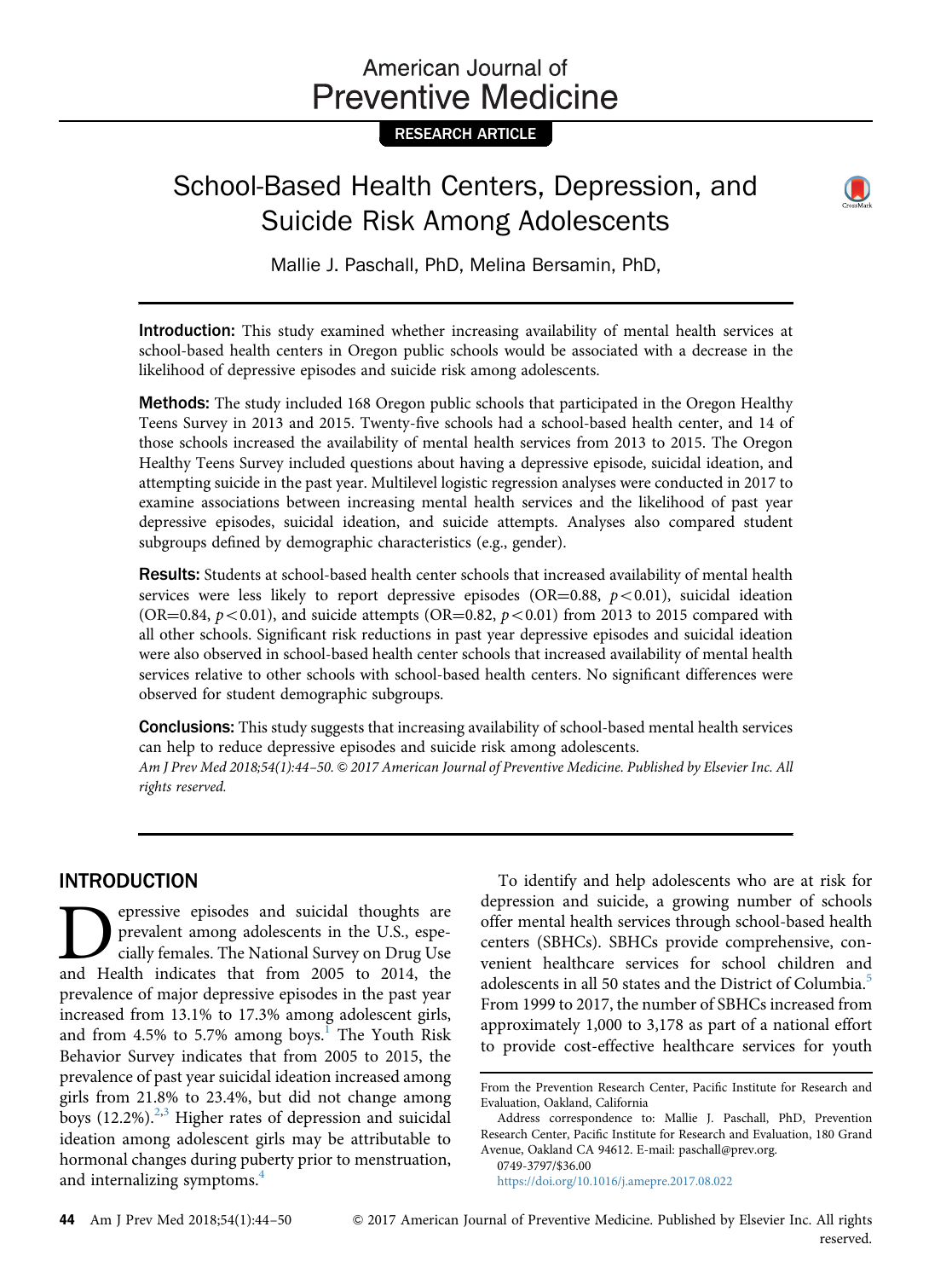who may lack access to affordable health care.<sup>5</sup> The Affordable Care Act included a \$200 million appropriation to improve delivery and expansion of SBHC services from 2010 to  $2013<sup>6</sup>$  SBHCs typically have primary care and behavioral health providers and offer preventive and treatment services including immunizations and oral and vision screenings. Many SBHCs also provide reproductive, substance use, and mental health services.

However, research on the effectiveness of mental health services provided by SBHCs is very limited, as indicated by systematic reviews of studies on SBHCs. $7-9$  $7-9$ The majority of studies to date have focused on utilization of SBHCs, and have found consistently higher levels of use among girls for reproductive and mental health services. $10-14$  $10-14$  These studies support the premise that SBHCs can improve access to and utilization of mental health services needed by students, but leave questions about whether SBHCs contribute to improved mental health outcomes among students.

A prospective study of 109 students in six Ohio school districts with Medicaid medical records from 1997 to 2003 found greater increases in mental health service utilization among students at schools with SBHCs compared with students at non-SBHC schools.<sup>[15](#page-6-0)</sup> The study also found lower mental health care costs among students who utilized SBHC services than students who did not. There was also evidence of greater improvement in psychosocial health-related quality of life among students who utilized SBHC mental health services compared with students at non-SBHC schools. Although these results provide support for the effectiveness of SBHC mental health services, the study was limited by its reliance on Medicaid records for a cohort of students who represented only a small fraction of more than 9,000 students who were enrolled in the six school districts.

A study of more than 300 students in 12 California schools with SBHCs found significant improvements in mental health outcomes based on assessments conducted by mental health service providers.<sup>[13](#page-6-0)</sup> Students participated in at least three mental health visits and were asked about their level or anxiety or nervousness, depression or sadness, eating disorders, grief, loss or bereavement, selfinjury, substance abuse, and suicidal ideation. Over a period of at least 3 months, students reported significant improvement for all of these mental health indicators. Students also reported improvements for a number of resiliency indicators, including school attendance and commitment, expressing feelings and emotions, expressing a sense of hope for the future, and involvement in recreational or vocational activities. Although providing further evidence for the effectiveness of SBHC mental health services, this study was limited by absence of a comparison group. Thus, the observed improvements in

mental health outcomes may have occurred regardless of students' exposure to mental health services.

These studies point to the need for additional research on the effectiveness of mental health services provided by SBHCs. This study compares public schools with SBHCs in Oregon that received additional funding for mental health services from 2013 to 2015 with other public schools that did not increase availability of mental health services, including other public schools with SBHCs. In 2013, the Oregon State Legislature appropriated funds to the Oregon Health Authority to increase mental health services in schools; \$3.6 million was allocated to SBHCs, mainly to increase availability of mental health providers. Depending on the demonstrated need of the SBHC (e.g., no mental health provider,  $>50\%$  of students eligible for free/reduced-price lunch), grant dollars supported between 0.2 and 1.0 full-time employees (FTE) per site.

Using annual survey data from statewide samples of students, this study examines effects of the increase in availability of SBHC mental health services on the prevalence of depressive episodes and suicidal ideation and attempts. Study hypotheses are that: (1) schools with an increase in availability of SBHC mental health services would show improvement in these outcomes relative to other schools, and (2) females would benefit from the increase in availability of SBHC mental health services more so than males as they would be more likely than males to experience depressive episodes and utilize such services. This study also examines possible socioeconomic, ethnic, and racial differences in the effects of increased mental health services, as SBHCs are intended to improve access to health care among disadvantaged youth and youth of color.

#### METHODS

#### Study Sample

This study is based on 168 public schools in Oregon that participated in the Oregon Healthy Teens (OHT) Survey in both 2013 and 2015. Twenty-five of the 168 schools had SBHCs (16 high schools, five middle/high schools, four middle schools), and 14 of the schools with SBHCs (seven high schools, three middle/high schools, four middle schools) increased availability of mental health services between 2013 and 2015. Across the 14 SBHCs, there was an increase of 11.0 mental health provider FTEs (mean=0.8 FTE per SBHC). Available services included shortand long-term mental health therapy; several schools also hired behavioral health consultants to assist students with behavioral problems. This study compares changes in prevalence rates of having a depressive episode, suicidal ideation, and attempting suicide in the past year among students at schools with SBHCs that increased availability of mental health services after 2013 with all other schools in the sample, and with other schools with SBHCs that did not increase availability of mental health services after 2013. Prevalence rates of past year depressive episodes, suicidal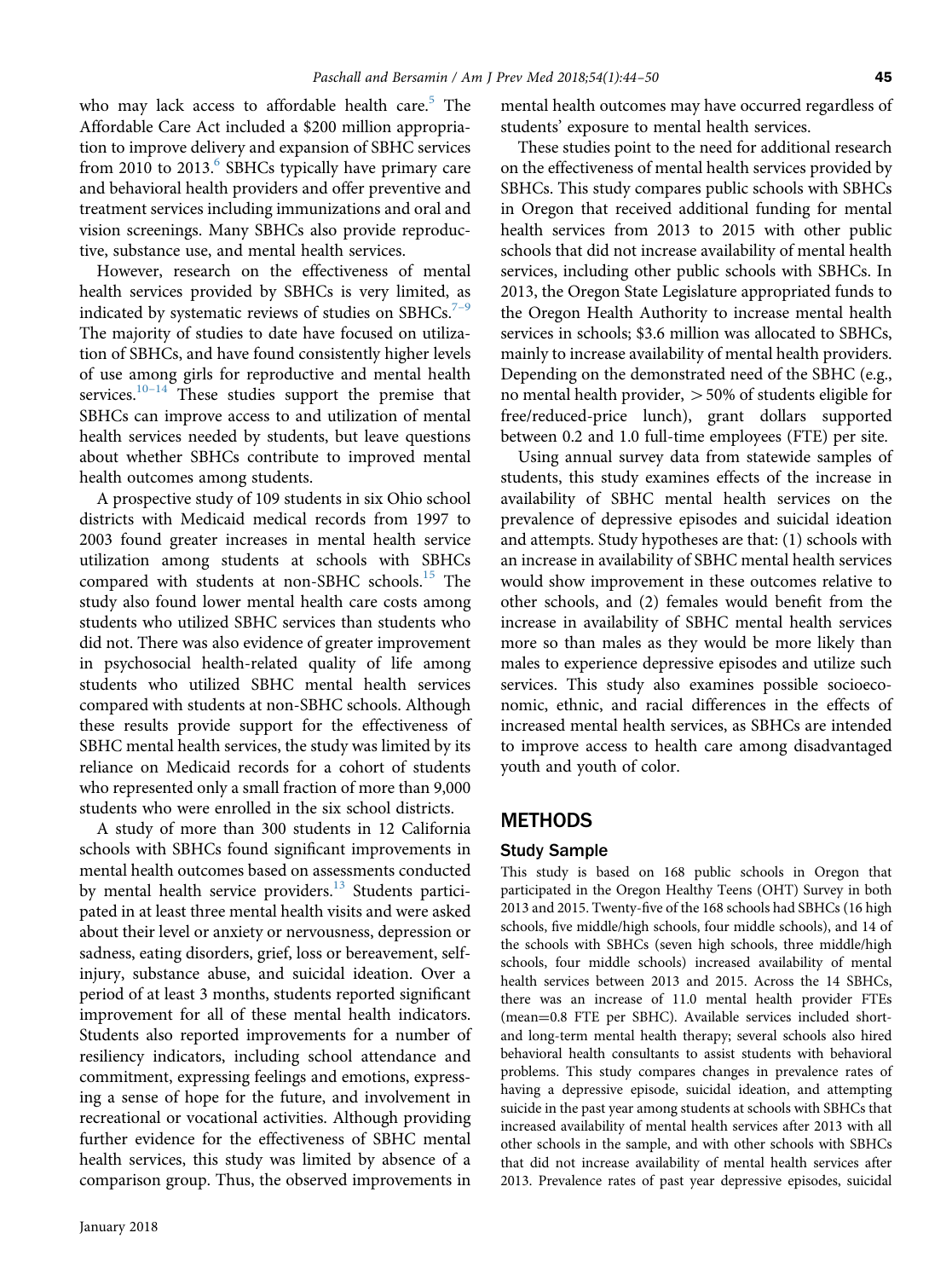ideation, and suicide attempts in 2013 and 2015 are based on repeated cross-sectional samples of students.

Survey data for students in grades 8 and 11 were obtained from the statewide OHT survey, which was administered prior to increases in availability of SBHC mental health services in 2013, and again in  $2015$ .<sup>[16](#page-6-0)</sup> The OHT is an anonymous, voluntary selfadministered survey of students in grades 8 and 11, modeled after the Youth Risk Behavior Survey. The OHT is conducted during the spring semester from February through May and is available either online or via paper and pencil, at the discretion of the school district. Students do not submit any personal information with their survey responses. The OHT survey is designed to be completed in a single class period.

The OHT sampling frame is based on the Youth Risk Behavior Survey, and comprises public middle and high schools sampled within each county. The sample is intended to be representative of students in grades 8 and 11 in each county and the state. Post-hoc sample weights were developed for each county and the state based on the actual number of students in grades 8 and 11 in each school, county, and the entire state.<sup>[16](#page-6-0)</sup>

#### Measures

Students were asked: During the past 12 months, did you ever feel so sad or hopeless almost every day for two weeks or more in a row that you stopped doing some usual activities? Students who responded yes to this question were classified as having a depressive episode in the past year. Students were also asked: During the past 12 months, did you ever seriously consider attempting suicide? And: During the past 12 months, how many times did you actually attempt suicide? Dichotomous variables were created to represent any suicidal ideation and any suicide attempts in the past year.

Students reported their grade, age, gender, ethnicity, race, and whether they were receiving free or reduced-price lunch at school. Hispanic ethnicity and race (non-Hispanic white, African American, Asian, Native American, Pacific Islander) were treated as dichotomous variables. Survey year was also a student-level variable.

School characteristics included having an SBHC, increasing availability of SBHC mental health services after 2013, school type (middle, middle/high school, high school), total school enrollment, the percentage of students who were non-Hispanic and non-white, and the percentage of students receiving free or reduced-price meals. These data were obtained from the Oregon Health Authority, Public Health Division, Adolescent and School Health Program.

#### Statistical Analysis

Data analyses were conducted in 2017. Descriptive statistics were examined for the study sample, and characteristics of schools with and without SBHC services were compared. Multilevel logistic regression analyses were then conducted to test study hypotheses. Models were based on student (level 1) and school (level 2) variables. Initial regression models included cross-level interaction terms (e.g., increase in availability of SBHC mental health services at school level X year at student level) to compare the likelihood of depressive episodes, suicidal ideation, and suicide attempts from 2013 to 2015 among students at schools with SBHCs that increased availability of mental health services relative to all other schools and other schools with SBHCs. Analyses then examined possible moderating effects of gender, grade level, ethnicity, race, and free/ reduced-price lunch status by including a three-way interaction term in the regression model (e.g., increase in availability of SBHC mental health services X year X gender). All analyses were conducted with HLM, version 7.01 software to adjust for variance attributable to observations nested within schools.<sup>[17](#page-6-0)</sup>

## RESULTS

School and enrolled student characteristics are provided in [Table 1](#page-3-0), along with comparisons of schools with SBHCs that did and did not increase availability of mental health services after 2013, and schools without SBHCs. Although schools with SBHCs had a larger number of students, on average, than non-SBHC schools, those differences were not statistically significant. SBHC and non-SBHC schools were also similar with respect to the overall percentage of students eligible for free or reduced-price meals and percentage of students who were non-Hispanic and non-white. Among SBHC schools, a significantly higher percentage of schools that increased availability of mental health services after 2013 were middle schools.

At the student level, a significantly higher percentage of students at SBHC schools were 11th graders and had a higher mean age than non-SBHC schools. SBHC and non-SBHC schools were similar with respect to the percentage of students who were female. However, SBHC schools that increased availability of mental health services had a lower percentage of students of Hispanic ethnicity, and a somewhat higher percentage of students who received free or reduced-price lunch compared with non-SBHC schools and other schools with SBHCs. The baseline prevalence of depressive episodes, suicidal ideation, and suicide attempts in the past year was similar across the subgroups of schools.

Results of multilevel logistic regression analyses for the total sample of schools are provided in [Table 2.](#page-3-0) At the student level, age was positively associated with the likelihood of past year depressive episodes and suicidal ideation. Females and students who received free or reduced-price lunch were also significantly more likely to report past year depressive episodes, suicidal ideation, and suicide attempts than males and students who didn't receive free or reduced-price lunch, respectively. At the school level, there was a greater likelihood of suicidal ideation at middle and middle/high schools relative to high schools, and a greater likelihood of suicidal attempts at middle schools relative to high schools. The cross-level interaction terms indicate a significant relative reduction in the likelihood of past year depressive episodes, suicidal ideation, and suicide attempts from 2013 to 2015 among students at SBHC schools that increased availability of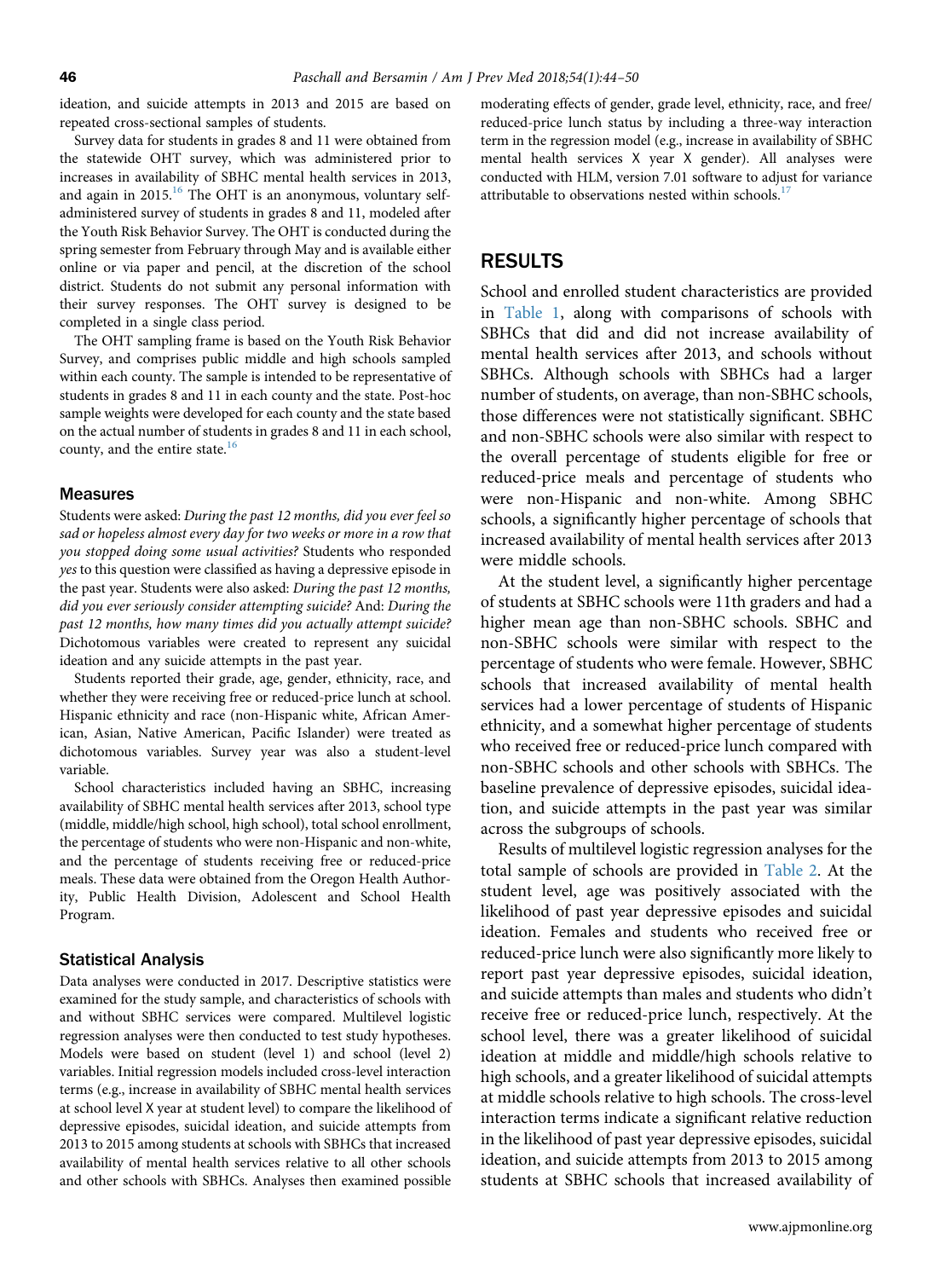<span id="page-3-0"></span>

|  |  | Table 1. School and Baseline Student Characteristics by SBHC Mental Health Services Status <sup>a</sup> |  |  |  |
|--|--|---------------------------------------------------------------------------------------------------------|--|--|--|
|  |  |                                                                                                         |  |  |  |

|                                               |                        |                            | SBHC schools $(n=25)$                  |                                       |  |
|-----------------------------------------------|------------------------|----------------------------|----------------------------------------|---------------------------------------|--|
| <b>Variable</b>                               | <b>Total</b><br>sample | <b>Non-SBHC</b><br>schools | No change in mental<br>health services | Increase in mental<br>health services |  |
| School level                                  | $N = 168$              | $n = 143$                  | $n = 11$                               | $n = 14$                              |  |
| Middle school (%)                             | 42.3                   | 46.9                       | 0.0 <sup>b</sup>                       | $28.6^\circ$                          |  |
| Middle/high school (%)                        | 14.3                   | 13.3                       | 18.2                                   | 21.4                                  |  |
| High school (%)                               | 43.4                   | 39.9                       | 81.8 <sup>b</sup>                      | 50.0                                  |  |
| Student enrollment                            | 704.6 (549.2)          | 672.3 (502.6)              | 961.8 (607.3)                          | 831.9 (864.0)                         |  |
| Percent eligible for free/reduced price meals | 55.5 (17.9)            | 55.3(18.3)                 | 54.9 (14.8)                            | 58.6 (16.8)                           |  |
| Percent non-Hispanic, non-white               | 33.9(18.5)             | 34.4(18.8)                 | 37.2(10.0)                             | 26.5(19.3)                            |  |
| Student level                                 | $N = 17,307$           | $n = 14,856$               | $n=1,230$                              | $n=1,221$                             |  |
| 8th grade (%)                                 | 47.7                   | 53.5                       | 3.7                                    | 20.6                                  |  |
| 11th grade $(\%)$                             | 52.3                   | 46.5                       | 96.3 <sup>b</sup>                      | $79.4^{b,c}$                          |  |
| Age                                           | 15.2(1.6)              | 15.0(1.6)                  | 16.4 $(0.8)^{D}$                       | 15.9 $(1.4)^{\circ}$                  |  |
| Female (%)                                    | 51.6                   | 51.6                       | 51.5                                   | 51.4                                  |  |
| Hispanic                                      | 22.4                   | 23.2                       | 18.6                                   | $15.8^{\circ}$                        |  |
| Non-Hispanic white                            | 74.4                   | 74.2                       | 77.4                                   | 73.7                                  |  |
| Received free/reduced- price lunch (%)        | 39.4                   | 39.1                       | 33.6                                   | 50.6                                  |  |
| Depressive episode, past year (%)             | 25.2                   | 25.1                       | 24.3                                   | 26.8                                  |  |
| Suicidal ideation, past year (%)              | 15.2                   | 15.2                       | 13.9                                   | 15.8                                  |  |
| Suicide attempt, past year (%)                | 6.2                    | 6.2                        | 5.7                                    | 6.4                                   |  |

Note: Data are shown as M (SD) or percent.

<sup>a</sup>Student sample sizes are unweighted, while descriptive statistics for study variables were obtained with sample weights.

 $b$ Significantly different from schools without an SBHC ( $p < 0.05$ ).  $c$ Significantly different from schools with SBHCs that did not incurrent

 $\textdegree$ Significantly different from schools with SBHCs that did not increase mental health services (p<0.05).

SBHC, school-based health center.

Table 2. Associations Between Increasing MH Services and the Likelihood of Past-year Depressive Episodes, Suicidal Ideation, and Suicide Attempts, 2013 – 2015

| <b>Variable</b>                               | Depressive episode       | <b>Suicidal ideation</b>         | Suicide attempt       |
|-----------------------------------------------|--------------------------|----------------------------------|-----------------------|
| Student level                                 |                          |                                  |                       |
| Age                                           | $1.09$ (1.02, 1.16)**    | $1.08$ (1.01, 1.17) <sup>*</sup> | 1.08(0.96, 1.22)      |
| Female                                        | $2.50$ (2.32, 2.70)**    | $2.24$ (2.03, 2.47)**            | $2.52$ (2.18, 2.90)** |
| Hispanic                                      | $1.14$ (1.04, 1.25)**    | 0.98(0.86, 1.19)                 | $1.18$ (1.01, 1.39)*  |
| Non-Hispanic white                            | 1.07(0.98, 1.17)         | 1.12(0.98, 1.28)                 | 1.04(0.87, 1.24)      |
| Receive free/reduced-price lunch              | $1.38$ (1.27, 1.49)**    | $1.29$ (1.18, 1.40)**            | $1.38$ (1.22, 1.55)** |
| Year                                          | $1.05$ (1.02, 1.09)**    | $1.04$ (1.01, 1.08)*             | $1.06$ (1.01, 1.11)*  |
| School level                                  |                          |                                  |                       |
| Middle school <sup>a</sup>                    | 1.09(0.87, 1.39)         | $1.35(1.02, 1.78)$ *             | $1.82$ (1.23, 2.71)** |
| Middle/high school <sup>a</sup>               | 1.08(0.93, 1.25)         | $1.30$ (1.05, 1.62) <sup>*</sup> | 1.27(0.97, 1.64)      |
| Student enrollment                            | 1.00(0.99, 1.01)         | 1.00(0.99, 1.01)                 | 1.00(0.99, 1.01)      |
| Percent eligible for free/reduced price meals | $1.00$ (1.00, $1.01$ )** | 1.00(0.99, 1.01)                 | 1.00(0.99, 1.01)      |
| Percent non-Hispanic, non-white               | 1.00(0.99, 1.01)         | 1.00(0.99, 1.01)                 | 1.00(0.99, 1.01)      |
| Increase in MH services                       | 0.95(0.84, 1.09)         | 0.89(0.78, 1.03)                 | 0.95(0.79, 1.14)      |
| Cross-level                                   |                          |                                  |                       |
| Increase in MH services X year                | $0.88$ (0.81, 0.97)**    | $0.84$ (0.74, 0.95)**            | $0.82$ (0.70, 0.96)** |

Note: Data presented as OR (95% CI). Boldface indicates statistical significance (\*p<0.05; \*\*p<0.01).<br><sup>a</sup>High schools are the referent group.

MH, mental health.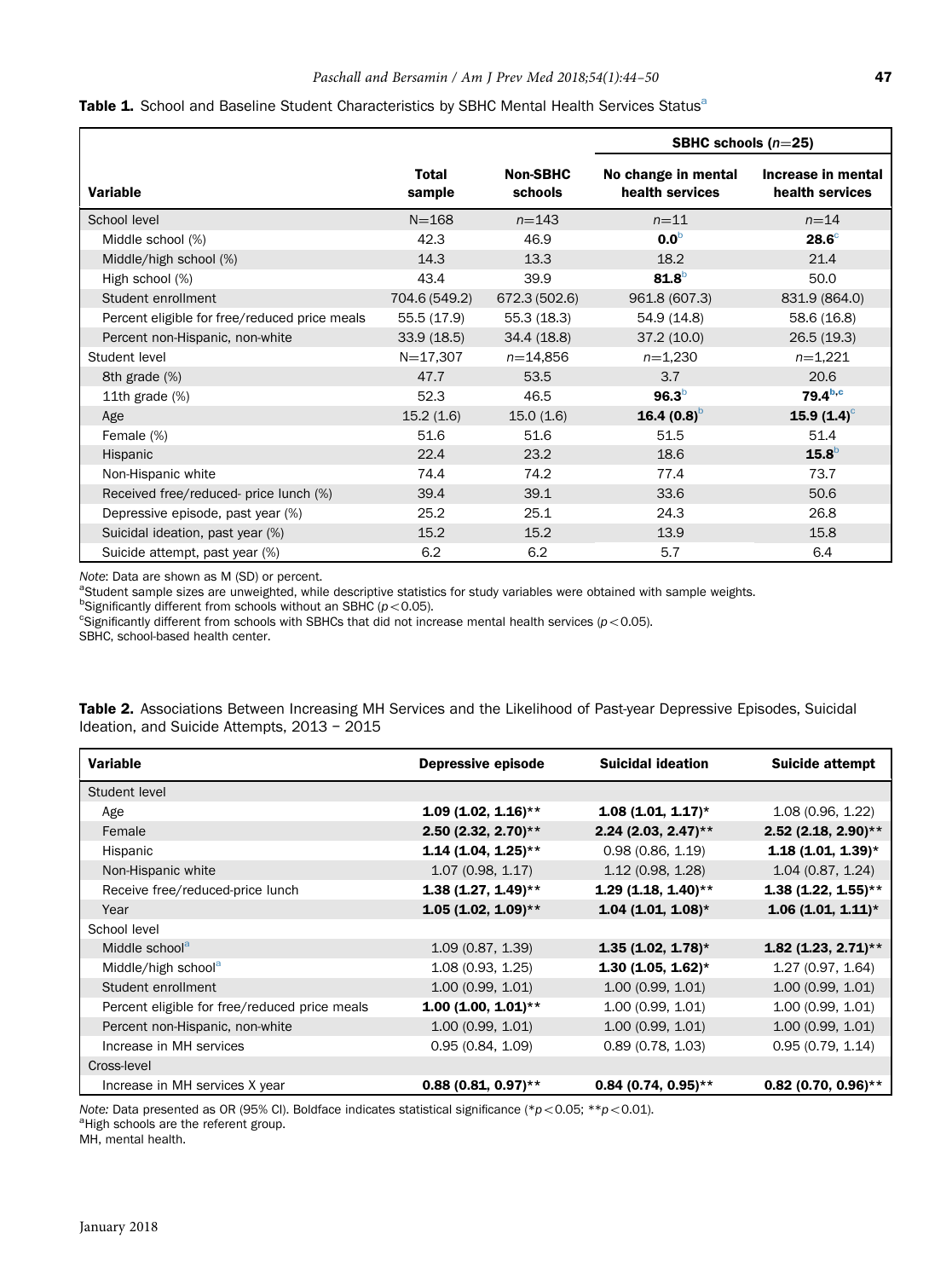

Figure 1. For the total sample of schools, change in the prevalence of past-year (A) depressive episodes, (B) suicidal ideation, and (C) suicide attempts, by increase in availability of mental health services at SBHC schools from 2013 to 2015. Prevalence rates are adjusted for school and student demographic characteristics. SBHC, school-based health centers.

mental health services during this period compared with other schools. Figure 1A indicates a 15% lower relative increase in the prevalence of past year depressive episodes among students at SBHC schools that increased availability of mental health services compared with students at schools that did not increase availability of mental health services. Figures 1B and 1C show relative decreases in the prevalence of past year suicidal ideation (26%) and suicide attempts (32%) among students at SBHC schools that increased availability of mental health services compared with students at schools that did not increase availability of mental health services. There were no significant moderating effects of students' gender, grade level, ethnicity, race, or free/reduced-price lunch status.

Within the subsample of SBHC schools, similar relative reductions in past year depressive episodes ( $OR=0.82$ , 95% CI=0.72, 0.93,  $p < 0.01$ ) and suicidal ideation (OR=0.81, 95% CI=0.69, 0.94,  $p < 0.01$ ) were observed from 2013 to 2015 for SBHC schools that increased availability of mental health services compared with other SBHC schools. These results are illustrated in [Figures 2A](#page-5-0) and [2B](#page-5-0), showing lower relative increases in the prevalence of past year depressive episodes (38%) and suicidal ideation (33%), respectively, among students at SBHC schools that increased availability of mental health services. There was no significant difference in the likelihood of suicide attempts from 2013 to 2015 among students at SBHC schools that increased availability of mental health services relative to other SBHC schools (OR=0.92, 95%)  $CI=0.73$ , 1.17, not significant). There were also no significant moderating effects of gender, grade level, ethnicity, race, or free/reduced-price lunch status. As in analyses with the total sample of schools, there was a greater likelihood of past year depressive episodes, suicidal ideation and suicide attempts among females and among students who received free/reduced-price lunch.

## **DISCUSSION**

The need for accessible and effective services to prevent or reduce emotional health problems among adolescents has been emphasized by the U.S. Surgeon General and  $WHO<sup>18,19</sup>$  $WHO<sup>18,19</sup>$  $WHO<sup>18,19</sup>$  $WHO<sup>18,19</sup>$  $WHO<sup>18,19</sup>$  The growth of SBHCs is one example of how communities across the U.S. are attempting to address this need. However, very few studies have investigated whether mental health services provided by SBHCs have a beneficial effect on adolescents' emotional well-being. $7-9$  $7-9$ In general, prior studies of SBHC effects on mental health and health-related behaviors have been methodologically limited by cross-sectional designs, small sample sizes, and comparisons of only SBHC and non-SBHC schools.<sup>[7](#page-6-0)-[9,20](#page-6-0)</sup> The current study advances prior research by using a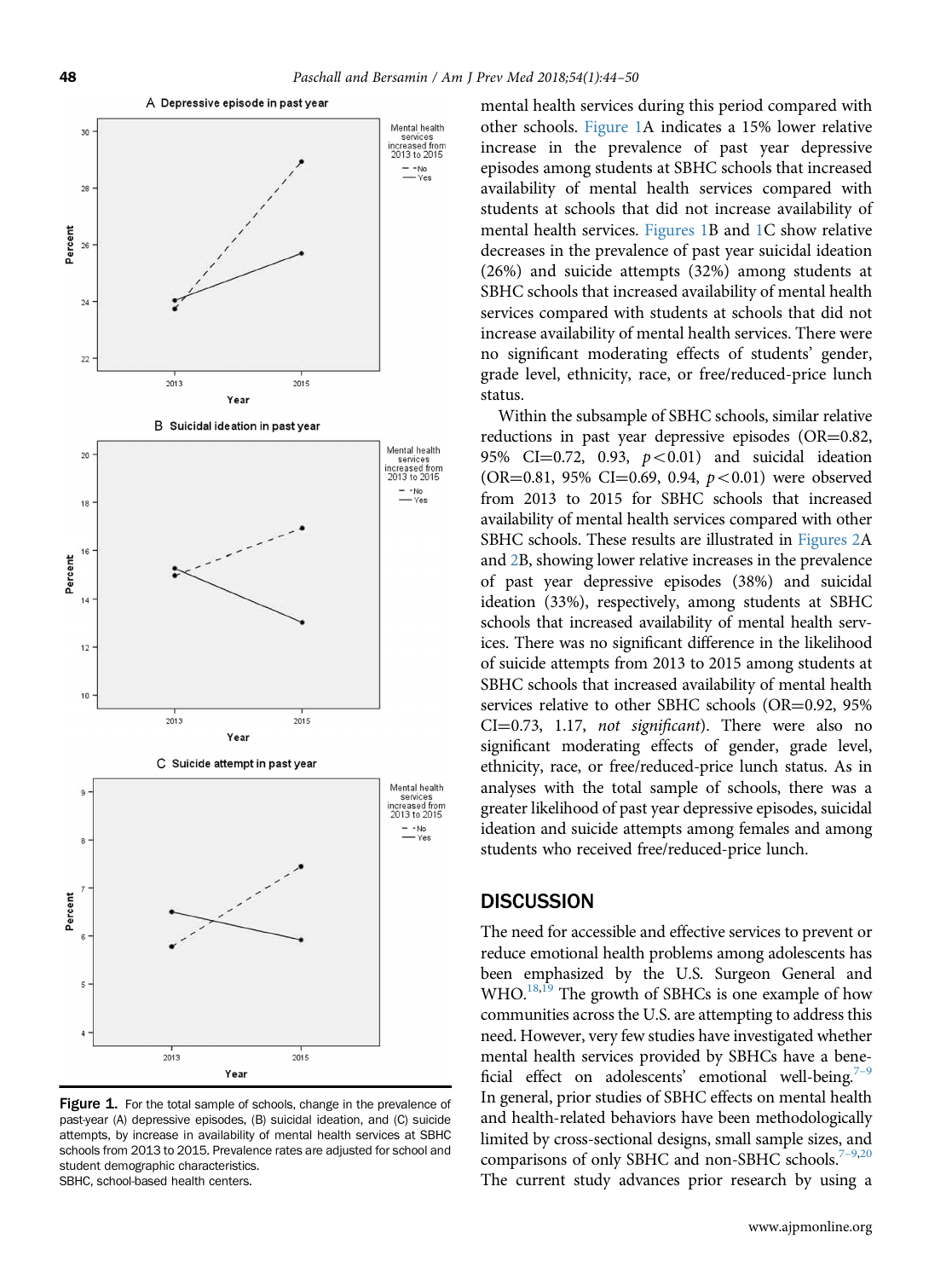<span id="page-5-0"></span>

Figure 2. For the subgroup of schools with SBHCs, change in the prevalence of past-year (A) depressive episodes and (B) suicidal ideation by increase in availability of mental health services from 2013 to 2015. Prevalence rates are adjusted for school and student demographic characteristics.

SBHC, school-based health centers.

school-level longitudinal design with a large sample of public schools to examine associations between an increase in availability of mental health services at schools with SBHCs and the prevalence of depressive episodes, suicidal ideation, and suicide attempts among adolescents in Oregon.

Findings of this study suggest that the increase in availability of mental health services provided by 14 Oregon public schools with SBHCs from 2013 to 2015 was associated with significant reductions in the likelihood of depressive episodes and suicide risk among adolescents. However, contrary to expectations, there were no differences in the associations between increasing availability of mental health services and mental health indicators among student demographic subgroups. This is especially surprising for gender, given the greater utiliza-tion of SBHC mental health services by females.<sup>10-[14](#page-6-0)</sup> The 2015 OHT Survey also indicated that a larger percentage of females reported using the SBHC at their school at least once in the past year compared with males. These findings suggest that the increase in availability of mental health services was beneficial for males and females, and students in other demographic subgroups, including those who were socioeconomically disadvantaged.

SBHCs can play a critical role in addressing the apparent increase in major depressive episodes among adolescents in the U.S. by supporting youth in need of mental health services. Further research is needed to (1) identify effective strategies to reach at-risk adolescents who otherwise may not seek mental health services at schools with SBHCs, (2) examine the range of mental health services provided across SBHCs, and (3) ascertain

January 2018

what services or constellation of services are particularly effective in achieving positive mental health outcomes. Additional research is also needed to determine how those services could be improved.

#### Limitations

Although this study advances prior research on SBHC mental health services, findings should be considered in light of several limitations. The subsample schools with SBHCs may not be representative of all schools with SBHCs in Oregon. It is possible that the observed relationships between increased availability of SBHC mental health services and past year depressive episodes and suicide risk were attributable to some other unmeasured differences between the Oregon schools. However, analyses with the subgroup of SBHC schools helped to address concern about possible school selection effects. The study also could not account for any other changes in availability of mental health services in schools or communities that may have affected student mental health. Survey measures for past year depressive episodes, suicidal ideation, and suicide attempts may have been subject to social desirability and recall bias, as students may have underreported these mental health indicators because of stigma or inaccurate memory. The single-item measures for past year depressive episodes, suicidal ideation, and suicide attempts are intended for population-based epidemiologic surveys and do not meet standards for clinical diagnosis. Finally, some of the analyses may have been underpowered because of the number of schools and students in subgroups being compared.